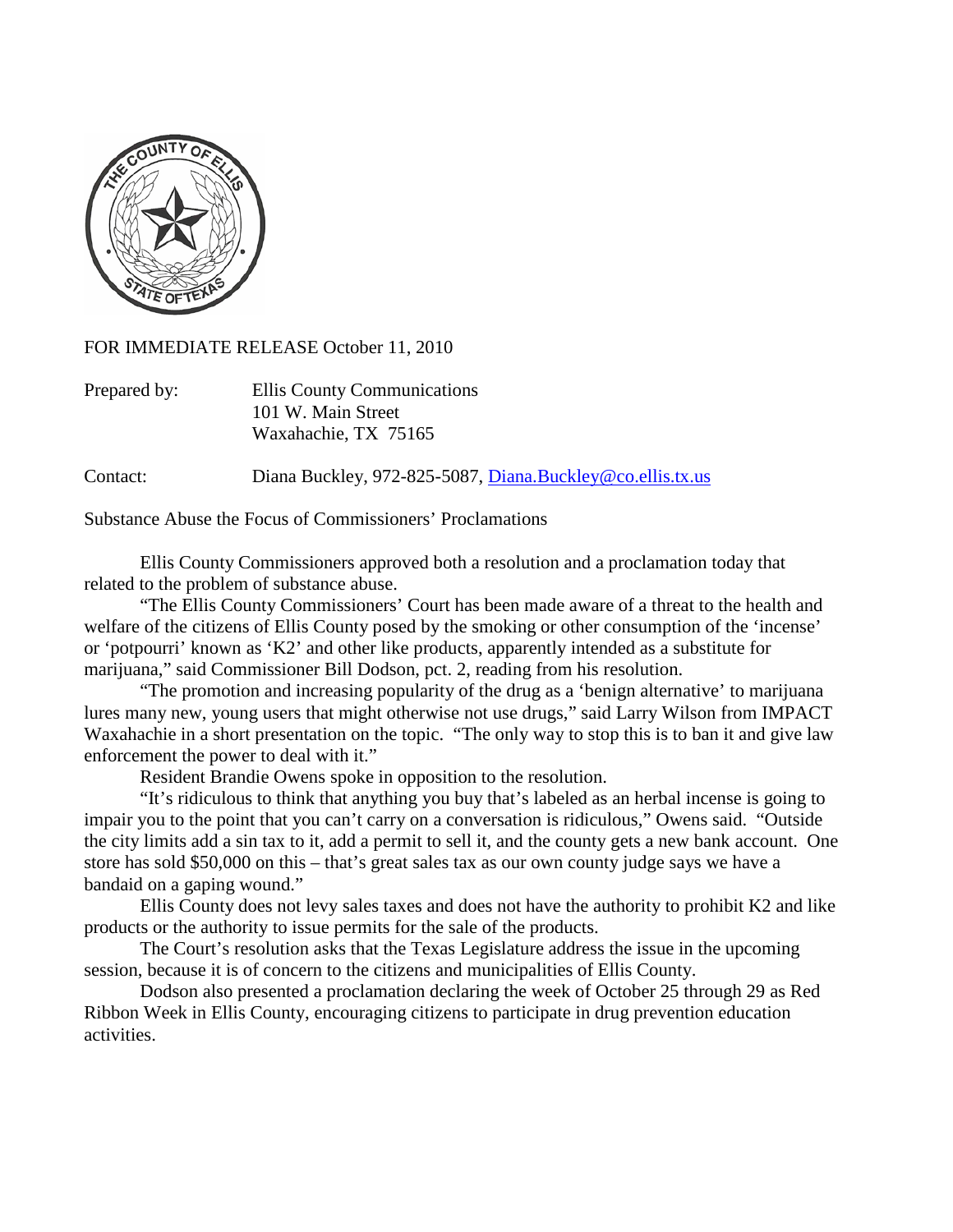

Richard Norman of the REACH Council addressed the Court.

"Red Ribbon Week was started as a result of a murder of a DEA agent in Mexico in the 1980's, and it has now gone nationwide," Norman said. "The REACH Council was started as a result of a drug related murder in Midlothian in 1987."

At that time, some high school students involved in the drug culture realized the presence of an undercover agent in the high school, took him out to a field, and shot him in the head.

"It was a brutal murder and shocked our community," Norman added. "At the time, my son was a sophomore in high school, and he sat right behind the young man that pulled the trigger. It was a wake-up call to our community."

Red Ribbon Week serves as one of the many vehicles the REACH Council utilizes to promote substance abuse awareness and prevention in the community.

On the lighter side, Commissioners also proclaimed the month of October to be Czech Heritage Month in Ellis County, with members of the local chapter of the Czech Heritage Society providing a box of Czech Kolaches in honor of the occasion.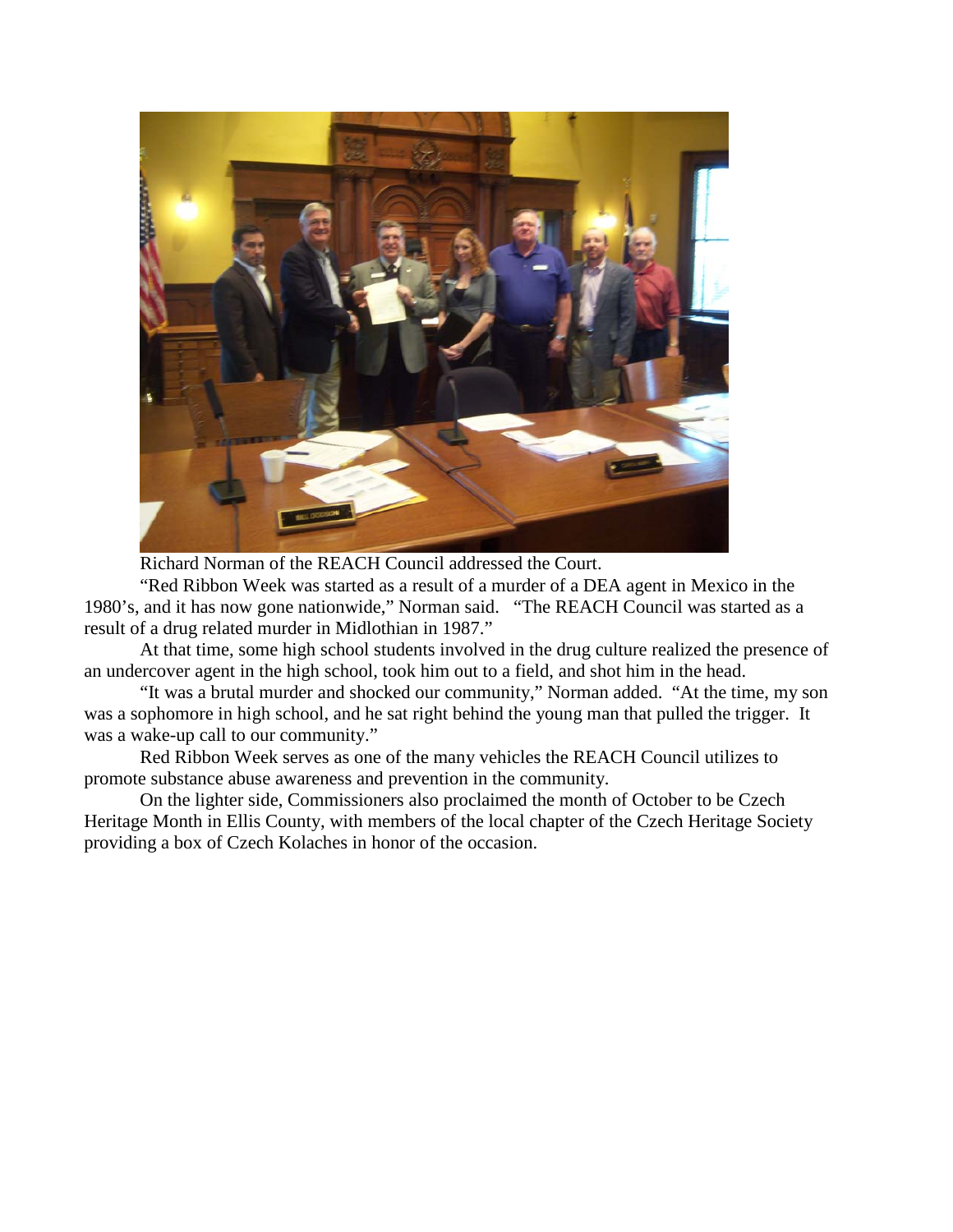

"Our next meeting is in Ennis at the KJT Hall on November 14," said Victor Havel. "We will show Czech films with English subtitles if you want to learn about the Czech Heritage in the Czech Republic or polish up on your own Czech language."

Some time was spent in discussing upcoming regulatory changes and necessary improvements on the county's VHF Radio System and Infrastructure, with Constable Terry Nay, pct. 2, gaining the Court's approval for an agreement with Aerowave and Pat Gardenhire to provide licensing of five remote sub-repeater sites and the modification of existing repeater license with the Federal Communications Commission.

"We are going to be forced by the FCC to narrow-band our frequencies effective January 1, 2013," Nay said. "Engineers in the industry are telling us we can expect a 20 percent reduction in our transmission footprint to the tower and back out."

Nay has been working closely with Dodson and Emergency Management Coordinator John Patterson to meet the challenge.

In a related item, Commissioners voted to reject all bids on design and engineering services related to the system.

In other business, Commissioners:

- Approved the renewal of the lease agreement between Ellis County and Edwin Spaniel for the term of October 1, 2010 through September 30, 2011 for agricultural purposes for 307 acres of the property referred to as the Ellis County Farm;
- Approved the replacement of two Alternate Election Judges for the November 2, 2010 General Election;
- Approved the re-plat of Stonewood Ranch, Phase Two, lots  $1 \& 2$ , block E, in precinct 4;
- Awarded the bid for the District Attorney's Office Mechanical Shelving System to Southwest Solutions in the amount of \$36257.74, with funds being provided from the DA-Drug Forfeiture Equipment line item;